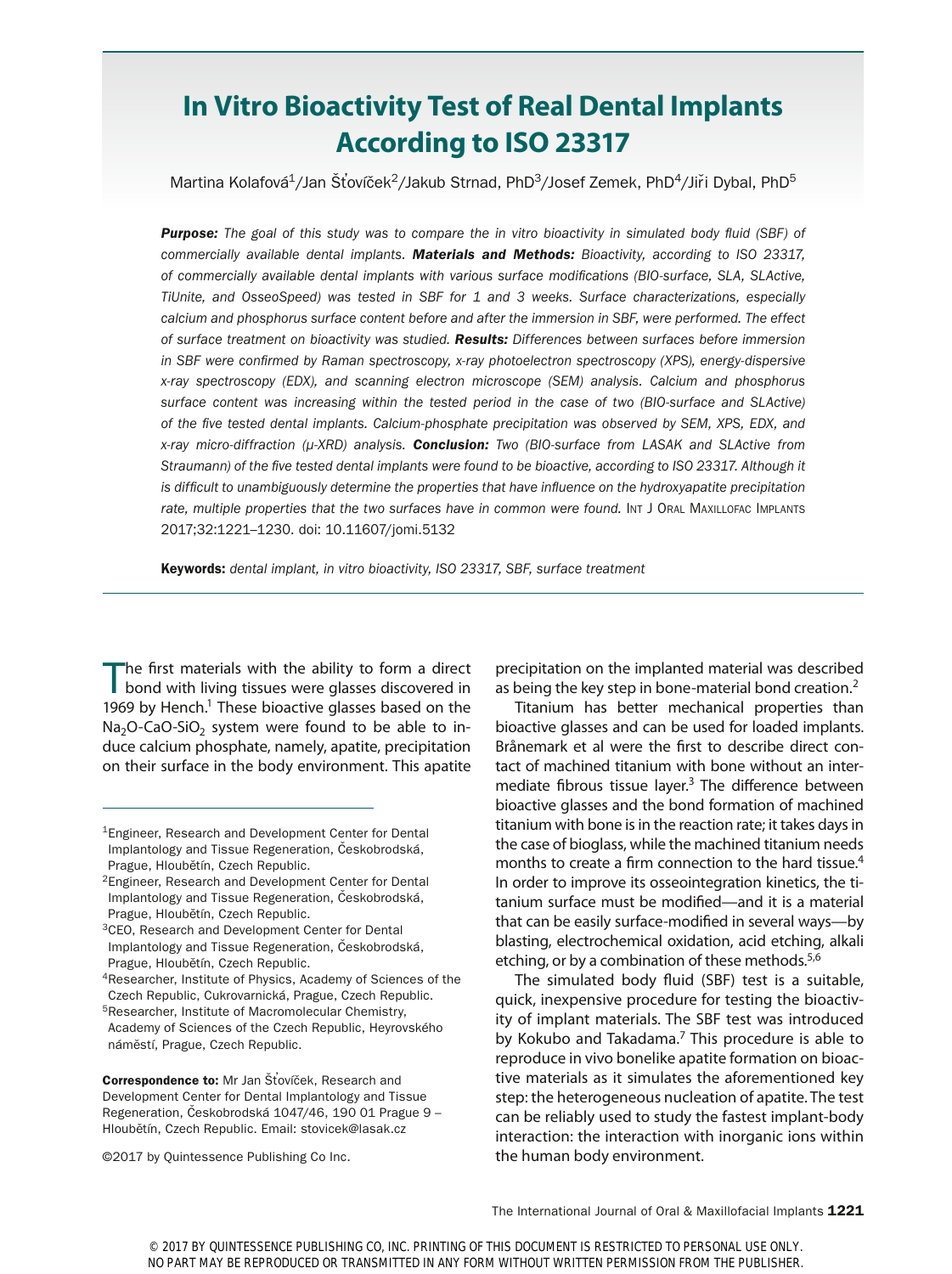The SBF solution is an artificial model of the inorganic part of human plasma; it is a supersaturated solution with respect to calcium phosphates, ie, hydroxyapatite (HA), octacalcium phosphate (OCP), and dicalcium phosphate (DCPD). HA is the most thermodynamically stable in SBF, while DCPD can precipitate only when the concentration of Ca and P ions increases (eg, when it is released from substrate).<sup>8</sup>

Bohner and Lemaitre<sup>9</sup> reviewed possible mistakes in SBF preparation and suggested improvements in the testing, eg, using a reference material, filtration of the solution, and using the same material/liquid ratio for the tested samples. They pointed out that changes in the experimental setting (eg, volume/sample size ratio, dynamic vs static setting) could provoke a change in the outcome of the test. The quite-complicated preparation of the solution was criticized, and mixing in a 5%  $CO<sub>2</sub>$  atmosphere was recommended, as the carbonate content can be an issue.

The conventional SBF differs slightly from human plasma.10,11 There is lower content of carbonate ions, as the calcium carbonate tends to precipitate from the solution.<sup>12,13</sup> Solutions with a higher amount of carbonates were tested, and this negatively influenced the SBF stability in terms of pH, ion concentrations, and cluster formation.<sup>12,13</sup> It is also necessary to buffer the in vitro solution; tris(hydroxymethyl)aminomethane and hydrochloric acid are recommended. It was also shown that a higher amount of chloride ions does not influence the SBF results.<sup>12,13</sup> Anyway, it is always important to compare data using one SBF composition, preferably the one prepared according to the ISO standard 23317.

The SBF test describes as bioactive any material that accelerates heterogeneous crystallization in this solution and does not take into account the complexity of the living body environment, the organic part of human body fluids, protein presence, or possible material cytotoxicity. Exceptions following from this simplification can occur: resorbable materials such as β-tricalcium phosphate or natural calcite showed false negative results in SBF,<sup>7,9</sup> while abalone shell showed a false positive test; this was attributed to the protein reactions.7 This experience must be considered when testing new materials, and special attention should be given to resorbable materials or materials containing biologic components. Even the SBF test cannot describe the macrophage action, osteoblast stem cell attachments, or osteoblast proliferation.<sup>11</sup> The bioactivity in SBF does not guarantee successful implantation. The success of a dental implant is influenced by many factors,14 including the patient condition, the doctor's experience, and the set of implant system qualities.

The SBF test, with its long history in bioactive materials research, is a useful test describing the primary and fastest actions during implant contact with plasma, ie, ion interaction. This interaction is crucial and can influence follow-up processes.<sup>11</sup> The Ca-P layer created in the SBF solution was, afterward, clinically identified on many bioactive materials, and even if a crystalline Ca-P layer may not be formed in vivo to such an extent as in vitro (for example, due to protein adsorption), the quick adsorption of calcium and phosphate ions on the surface of bioactive materials may play an important role in altering subsequent steps in the tissue– biomaterial interaction cascade.

The thin apatite layer formation was confirmed to be the first step in the bone–bioactive material bond formation in vivo.15,16 Osteoblasts proliferate on this apatite, as it is very similar to the mineral phase in a bone. Subsequently, osteoblasts form a new bone, and a chemical bond between the mineral phase and the thin apatite layer is created to decrease the interfacial energy between them.<sup>17</sup>

Several studies confirmed this correlation between Ca-P layer formation in the in vitro SBF test and in vivo reality.7,15,18 Even a valid ISO standard (ISO 23317) comprising the SBF test was published. The in vivo bioactivity was precisely reproduced by the apatite-forming ability in the SBF in the case of sintered HA,  $P_2O_5-Na_2O-$ CaO–SiO<sub>2</sub> glasses,<sup>7</sup> P<sub>2</sub>O<sub>5</sub>-free Na<sub>2</sub>O–CaO–SiO<sub>2</sub> glasses,<sup>15</sup> or glass-ceramics.<sup>18</sup> Titanium and surface-treated titanium are also not an exception for SBF testing. The good correlation of in vivo and in vitro testing has already been shown in the case of titanium and modified titanium.19–21 A significant difference in bone-to-implant contact (BIC) was observed for the alkali-treated titanium implant and machined titanium<sup>4,21</sup> during the early stages of healing (2 to 5 weeks). The chemically treated titanium showed more rapid BIC formation. This corresponds to in vitro tests in SBF.<sup>22-24</sup>

Based on the aforementioned information, it is suggested that the SBF test is a reliable method for titanium dental implant bioactivity comparison. The material does not belong to the known SBF test exceptions. This study does not deal with a new material in this case, but tests one single property of already successfully applied commercial products.

None of the chosen products contain proteins, toxic compounds, or resorbable calcium phosphate on their surface, and no other fact known to devalue the SBF test results was found, so the SBF test was accepted to be a relevant method for predicting the in vivo bonebonding ability of the titanium dental implants.

Complicated titanium dental implant surfaces have been developed in recent years to provide a product with excellent clinical performance. A surface with bone-bonding ability is necessary. Thus, various original surface modifications have been introduced to the market, and their extraordinary osseointegration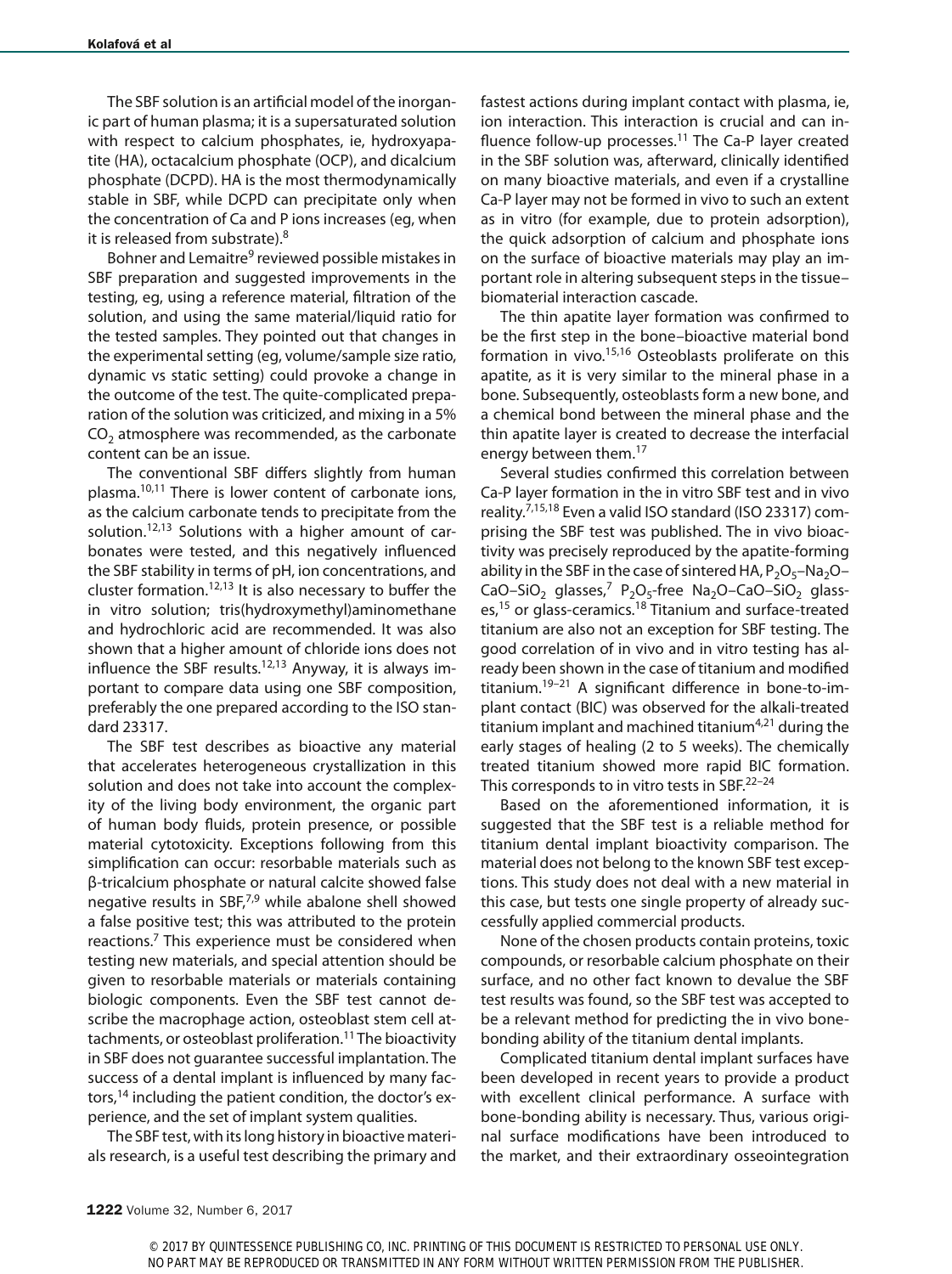has been presented. Several studies dealing with detailed implant surface descriptions have been published.5,7,25–29 Many factors such as oxide thickness, micropore configurations, chemical composition, and crystal structures influence the implant-bone behavior, and they can work synergistically.<sup>30</sup> A minor difference in the production technology, such as the method of packing, could affect the product property.<sup>31</sup> That is why not only individual treatments, but real systems should be studied.

The aim of this study was to evaluate the calcium phosphate nucleation ability of five commercially available dental implants. The representatives of the currently used surfaces—blasted and acid-etched surface (SLA [Institut Straumann]); blasted and acid-etched surface, stored in NaCl solution (SLActive [Institut Straumann]); electrochemically oxidized (TiUnite [Nobel Biocare]); grit-blasted with chemical (fluoride) modification (OsseoSpeed [Astra Tech]); and the surface prepared by the combination of blasting, acid etching, and alkali etching (BIO-surface [LASAK])—were chosen.

### MATERIALS AND METHODS

The simulated body fluid (SBF) test was performed with an ion concentration corresponding to ISO 23317. The solution was filtered. Calcium and phosphorus concentrations were checked in a certified laboratory. The solution was successfully tested with negative (titanium, machined) and positive (standard glass B according to ISO 23317) references for 1 week.

Implants with similar dimensions were immersed in SBF (37 $^{\circ}$ C ± 0.2 $^{\circ}$ C) for 1 and 3 weeks; 100 mL of SBF was used for each implant. The test was performed in plastic containers. One piece of implant for each treatment group and time was used.

BIO-surface Straight 3.7  $\times$  14 mm, SLA 4.1  $\times$  14 mm, SLActive 4.1  $\times$  14 mm, TiUnite 3.75  $\times$  13 mm, and OsseoSpeed  $4 \times 13$  mm implants in original packaging were purchased. The SBF tests were done without any further modifications; the implants were used immediately after unpacking, and no rinsing was applied (the SLActive implant was wet at the beginning of the test). Abbreviations used in the article are summarized in Table 1.

The implant surfaces were characterized by the following methods.

The roughness of the surfaces before the immersion in SBF was evaluated with an optical profilometer, Alicona Infinite Focus. The measurements were performed at three different surface regions for each sample: flank, valley, and top. The Sa parameter (the arithmetic mean of the departures of the roughness

|  |  | Table 1 Abbreviations for Tested Implants |  |
|--|--|-------------------------------------------|--|
|--|--|-------------------------------------------|--|

|                                 | <b>Before</b><br><i>immersion</i><br>in SBF | <b>After</b><br>$1$ wk<br>in SBF | <b>After</b><br>3 wk<br>in SBF |
|---------------------------------|---------------------------------------------|----------------------------------|--------------------------------|
| BIO-surface (LASAK)             | L-Ow                                        | $L-1w$                           | $1-3w$                         |
| <b>SLA (Institut Straumann)</b> | $S-0w$                                      | $S-1w$                           | $S-3w$                         |
| SLActive (Institut Straumann)   | SA-Ow                                       | $SA-1w$                          | $SA-3w$                        |
| TiUnite (Nobel Biocare)         | $N$ -Ow                                     | $N-1w$                           | $N-3w$                         |
| OsseoSpeed (Astra Tech)         | A-Ow                                        | $A-1w$                           | $A-3w$                         |

area from the mean plane) was evaluated using a Gaussian 50  $\times$  50-µm filter. The SA-0w sample was dried before the measurement.

Raman spectra were measured using a Raman microscope, Renishaw inVia. Measurements were performed in backscattering mode with a HeNe laser (633 nm) and objective  $50\times$ . Raman spectroscopy was used only for the original surface characterization.

The x-ray photoelectron spectroscopy (XPS) photoelectron spectra for quantitative surface analysis were recorded by an angle-resolved photoelectron spectrometer, ADES 400 (VG Scientific), operating at a base pressure of  $1 \times 10^{-10}$  Torr. The system is equipped with an x-ray excitation source and a rotatable hemispherical electron energy analyzer. Photoelectron spectra were recorded using Mg Kα radiation (1,253.6 eV), an angle of incidence of 70 degrees, an angle of emission of 0 degrees with respect to the surface normal, and pass energy of 100 eV. Atomic concentrations of elements found at the near-surface regions of samples were determined from photoelectron peak areas after Shirley's inelastic background subtraction, corrected for photoionization cross sections, $32$  inelastic mean free paths of photoelectrons, $33$  and the transmission function of the spectrometer used.<sup>34</sup> Samples (before and after immersion in SBF) were inserted in the ultrahigh vacuum chamber of the spectrometer without any surface cleaning, directly after unpacking. Only the SA-0w sample was rinsed with distilled water in order to remove salt from the storage solution. No surface cleaning was performed in the spectrometer.

Other XPS spectra were used for a structure analysis of the 0w samples. These spectra were recorded with the AXIS-Supra photoelectron spectrometer (Kratos Analytical), using monochromatized Al Kα radiation (1,486.6 eV, 300 W, analyzed area 0.7  $\times$  0.3 mm<sup>2</sup>). Before introduction into the spectrometer chamber, the samples did not undergo any surface cleaning treatment. The Kratos magnetic confinement charge compensation system was used during the analysis. The shift in energy due to the surface charging effect, even after it had been compensated, was calibrated to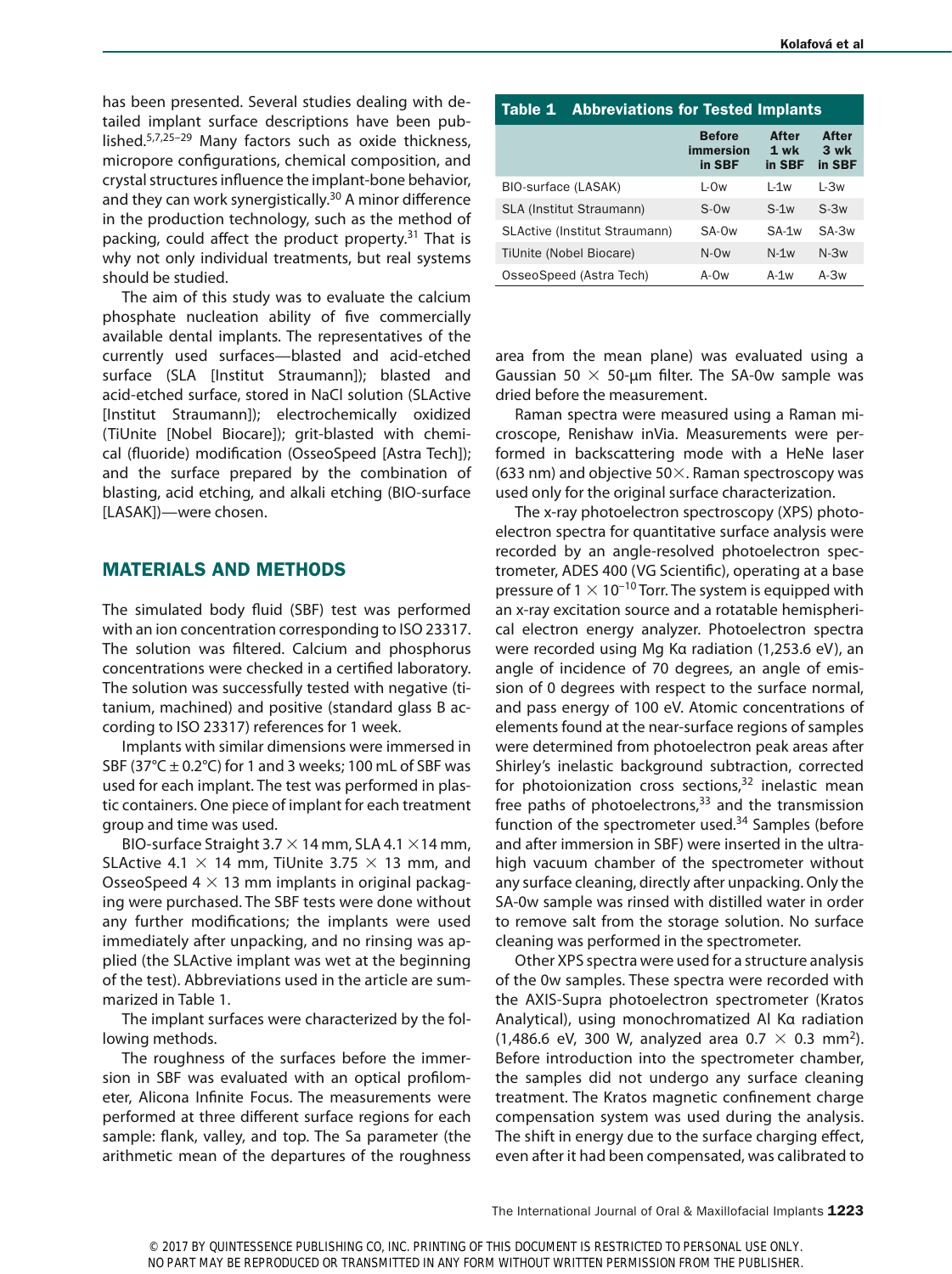a binding energy of C 1s (285.0 eV). The high-energy resolved spectra of Ti 2p, P 2p, Na 1s, O 1s, and C 1s were collected in constant analyzer energy mode with pass energy of 10 eV and a step of 0.05 eV, resulting in an overall energy resolution of 0.45 eV, measured on the Ag  $3d_{5/2}$  line width (FWHM). Selected spectra were analyzed by peak fit using Gaussian–Lorentzian sum functions.

Implants before and after the SBF test were placed in a scanning electron microscope (SEM) Vega II LSU (Tescan), and the images of their surfaces were taken with magnifications of 1,000 $\times$  and 10,000 $\times$ . A 10-kV accelerating voltage was used for observing the original surface morphology and changes after immersion in the SBF, including the growth of calcium phosphate crystals. Energy-dispersive x-ray spectroscopy (EDX), with original software Quantax (Bruker), was employed to identify the elements present on the implant surfaces. The spectra were taken for 100 seconds under the following conditions: 10 kV, working distance between the detector and the beam focal point (WD & Z) of 15.5 mm, magnification 500 $\times$ . One region was analyzed per 0w and 1w implants, and three regions were analyzed per 3w implants. The means and standard deviations were calculated for the 3w samples. Similar standard deviations would be expected for the 0w and 1w samples.

The crystals grown on the surface of the 3w samples were identified by means of x-ray micro-diffraction (µ-XRD). The micro-diffraction experiments were performed as described elsewhere<sup>35,36</sup> using a PANalytical X'PertPRO diffractometer. A CoKα tube with point focus, an x-ray mono-capillary with a diameter of 0.1 mm in the primary beam path, and a multichannel detector X'Celerator with an anti-scatter shield in the diffracted beam path were used. A sample holder was adapted by adding vertical axis adjustment (a Huber 1005 goniometric head). It was assumed that the surface layer produced was very thin, so it was decided to fix the angle of the incident beam to 1.5 degrees to suppress the penetration depth and to enhance the signal of the layer.

The x-ray patterns were measured in the range of 3 to 70 degrees 2θ with a step of 0.0334 degrees and 2,500 seconds counting per step. A 2.5-mm anti-scatter slit and Fe beta filter were used in the diffracted beam. The duration of the scan was approximately 11.5 hours. The µ-XRD patterns were not pretreated before interpretation, as no background correction was needed. Qualitative analysis was performed with the HighScorePlus software package (PANalytical, version 4.6.1) and JCPDS PDF-4 database.<sup>37</sup>

No analysis was done on the SLActive packaging solution in the present study. However, previous studies<sup>29</sup> claim that 0.9% NaCl is used as the storage solution.

## RESULTS

#### Surface Roughness

The evaluation of the surface roughness is depicted in Fig 1. The surface roughness did not vary dramatically between flank, valley, and top on any sample (the maximum relative standard deviation between flank, valley, and top was 12%). The sample L-0w showed the highest values of Sa parameter, followed by the samples SA-0w and S-0w.

#### Raman Analysis

Differences between surfaces were found with the Raman spectroscopy and can be seen in Fig 2.

The N-0w sample shows anatase Raman bands. Typical Raman bands for rutile were found in the A-0w.<sup>38</sup> A very weak spectrum was obtained by measuring the S-0w and SA-0w samples, which can be caused by the amorphous character of the titanium oxide. After multiplying the data, rutile bands can be observed in some cases. Individual bands of the spectrum L-0w are described in Fig 3.38–40 These bands correspond to sodium titanate,41 synthesized and described by Kokubo et al repetitively<sup>24,42</sup> as  $Na_xH_{2-x}Ti_3O_7$ ; 0 < x < 2.

#### XPS Analysis

The results of the elemental XPS analysis of the implants before and after immersion in SBF can be seen in Table 2. Carbon contamination was detected on all surfaces. Its initial value recorded from the as-received sample surfaces ranged from 20 to 36 at.% and rose after immersion in the SBF. Only TiUnite revealed a drop in carbon content following the immersion, likely due to the highest starting value of the carbon content and a deposited overlayer that covered the N-3w surface. The oxygen concentration behaved similarly to the carbon. As expected, titanium concentration dropped after the immersion for all samples, most strongly for the BIO-surface, indicating possible growth of HA. Ca and P concentration originating from the SBF rose significantly in time for the BIO-surface and SLActive surface (Fig 4). However, the Ca/P ratio approached closer to HA (1.67) only for the BIO-surface (1.33). The ratio reached  $\leq 1$  values for other samples.

In conclusion, all the samples exhibited a certain content of Ca and P on the surface after 1 or 3 weeks in the SBF. However, this content was approximately 1% to 2% on most samples, which rather corresponds to adsorption only. The only surfaces with higher content, indicating the HA overlayer, were the BIO-surface and SLActive surface. The thickest and most homogeneous HA overlayer was found for the L-3w sample with very weak Ti 2p spectral intensity from the substrate.

Besides the elemental quantitative surface analysis, a chemical bonding analysis was performed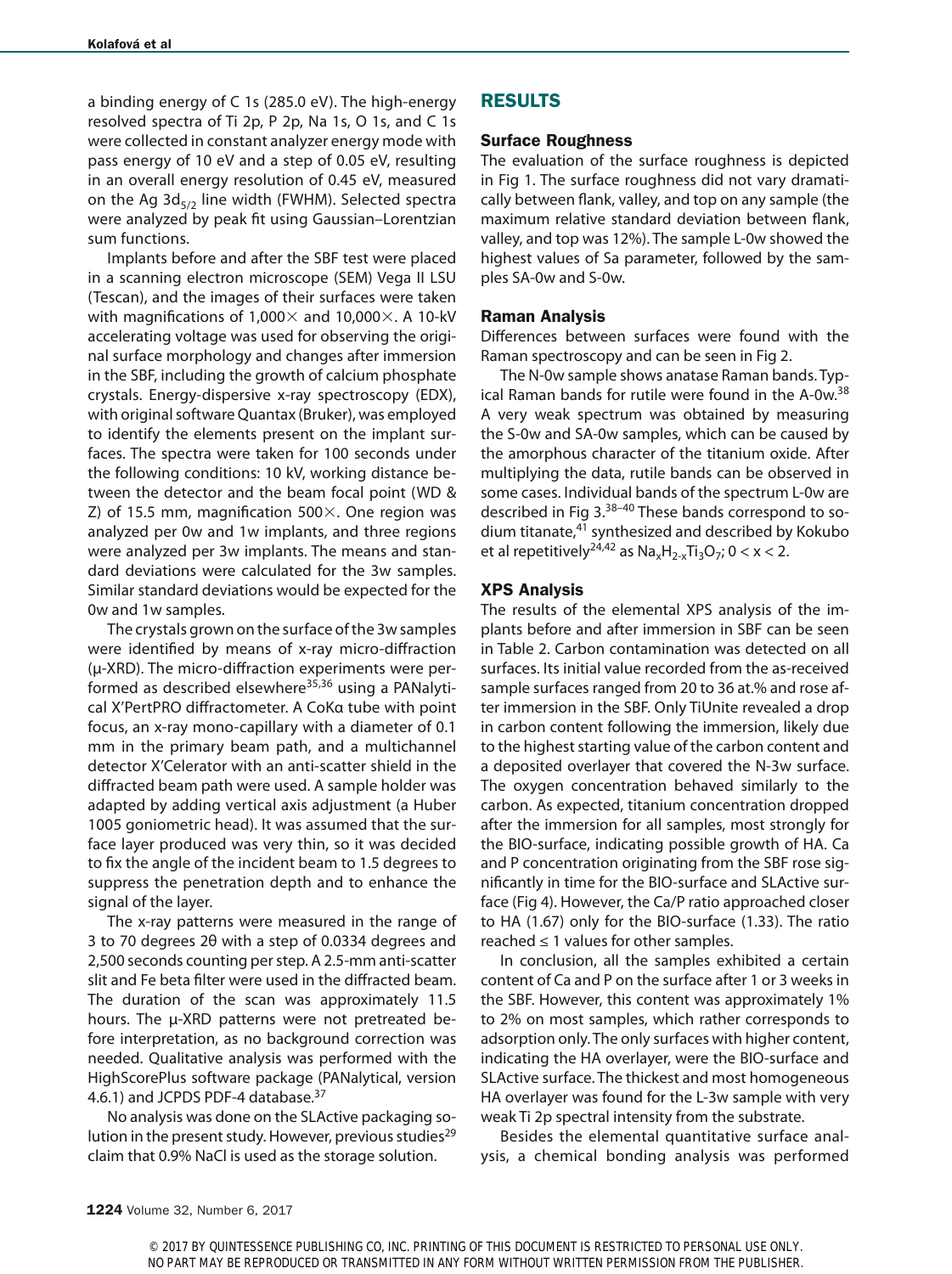

Fig 1 Roughness of the different surface regions of the samples.



Fig 3 Raman spectra of implant L-0w. References \*38, \*\*39, \*\*\* 40 are marked.

for the nonimmersed samples. For this purpose, higher-resolution spectra were recorded with an AXIS-Supra spectrometer. The spectra that shifted in energy by surface charging were corrected with respect to the C 1s peak maximum at 285.0 eV. The photoelectron spectra of C 1s, Ti 2p, O 1s, Na 1s, and P 2p transitions, recorded from the analyzed sample surfaces before the immersion in the SBF, are displayed in Figs 5 to 9. Electron inelastic background was removed from the spectra, and the spectra were normalized in intensity to unity.

The C 1s spectra, shown in Fig 5, were peak-fitted into five different bonding states, as illustrated in the bottom spectrum. Individual lines are ascribed to the following bonding states: The spectral lines at 282.2 and 283.8 eV were ascribed to C-Ti<sup>43</sup>; the spectral line at 285 eV was ascribed to C-C and C-H; that at 286.5 eV was ascribed to C-O; and that at 288.6 eV was ascribed to  $C = 0.44$  The Ti 2p spectra, shown in Fig 6, exhibit peaks from Ti  $2p_{3/2}$ and Ti 2 $p_{1/2}$  transitions located at 458.8 and 464 eV, respectively. They represent Ti in TiO $_2^{\,44}$  with a weak signal from Ti in substoichiometric TiO<sub>x</sub>. The Ti 2 $p_{3/2}$  intensity



Fig 2 Raman spectra of all examined implants.



Fig 4 Content of Ca (in atomic %) on the implant surface after 0, 1, and 3 weeks in SBF (determined by means of XPS).

| <b>XPS Analysis Before and After</b><br>Table 2<br>Immersion in SBF (in atomic %) |      |              |      |     |      |           |     |      |
|-----------------------------------------------------------------------------------|------|--------------|------|-----|------|-----------|-----|------|
|                                                                                   | C    | $\mathbf{o}$ | Ti   | Na  | P    | <b>CI</b> | F   | Ca   |
| L-Ow                                                                              | 29.5 | 49.2         | 16.2 | 5.1 | 0.0  | 0.0       | 0.0 | 0.0  |
| $L-1w$                                                                            | 43.7 | 21.4         | 16.1 | 1.8 | 7.7  | 0.0       | 0.0 | 9.2  |
| $L-3w$                                                                            | 54.2 | 10.0         | 1.1  | 2.7 | 13.7 | 0.0       | 0.0 | 18.2 |
| $S-0w$                                                                            | 26.4 | 55.5         | 18.0 | 0.0 | 0.0  | 0.0       | 0.0 | 0.0  |
| $S-1w$                                                                            | 32.1 | 47.6         | 12.2 | 1.9 | 2.3  | 1.0       | 1.0 | 1.7  |
| $S-3w$                                                                            | 38.2 | 45.5         | 11.5 | 1.1 | 1.9  | 0.3       | 0.0 | 1.5  |
| SA-Ow                                                                             | 19.9 | 59.9         | 20.2 | 0.0 | 0.0  | 0.0       | 0.0 | 0.0  |
| SA-1w                                                                             | 52.5 | 23.5         | 14.5 | 1.5 | 2.2  | 0.0       | 0.0 | 5.7  |
| $SA-3w$                                                                           | 55.9 | 19.2         | 7.1  | 0.8 | 8.0  | 0.0       | 0.0 | 8.9  |
| N-Ow                                                                              | 36.0 | 48.1         | 11.9 | 0.0 | 1.4  | 0.6       | 2.0 | 0.0  |
| $N-1w$                                                                            | 32.0 | 48.9         | 9.0  | 2.0 | 5.9  | 0.3       | 0.0 | 1.9  |
| $N-3w$                                                                            | 29.4 | 54.2         | 7.3  | 1.6 | 5.8  | 0.0       | 0.0 | 1.5  |
| A-Ow                                                                              | 29.8 | 53.4         | 16.8 | 0.0 | 0.0  | 0.0       | 0.0 | 0.0  |
| $A-1w$                                                                            | 44.1 | 40.9         | 10.1 | 1.2 | 1.2  | 0.8       | 0.0 | 1.6  |
| $A-3w$                                                                            | 38.5 | 44.5         | 12.2 | 0.0 | 2.8  | 0.0       | 0.0 | 2.0  |

Estimated relative standard deviation is up to 10%.

The International Journal of Oral & Maxillofacial Implants 1225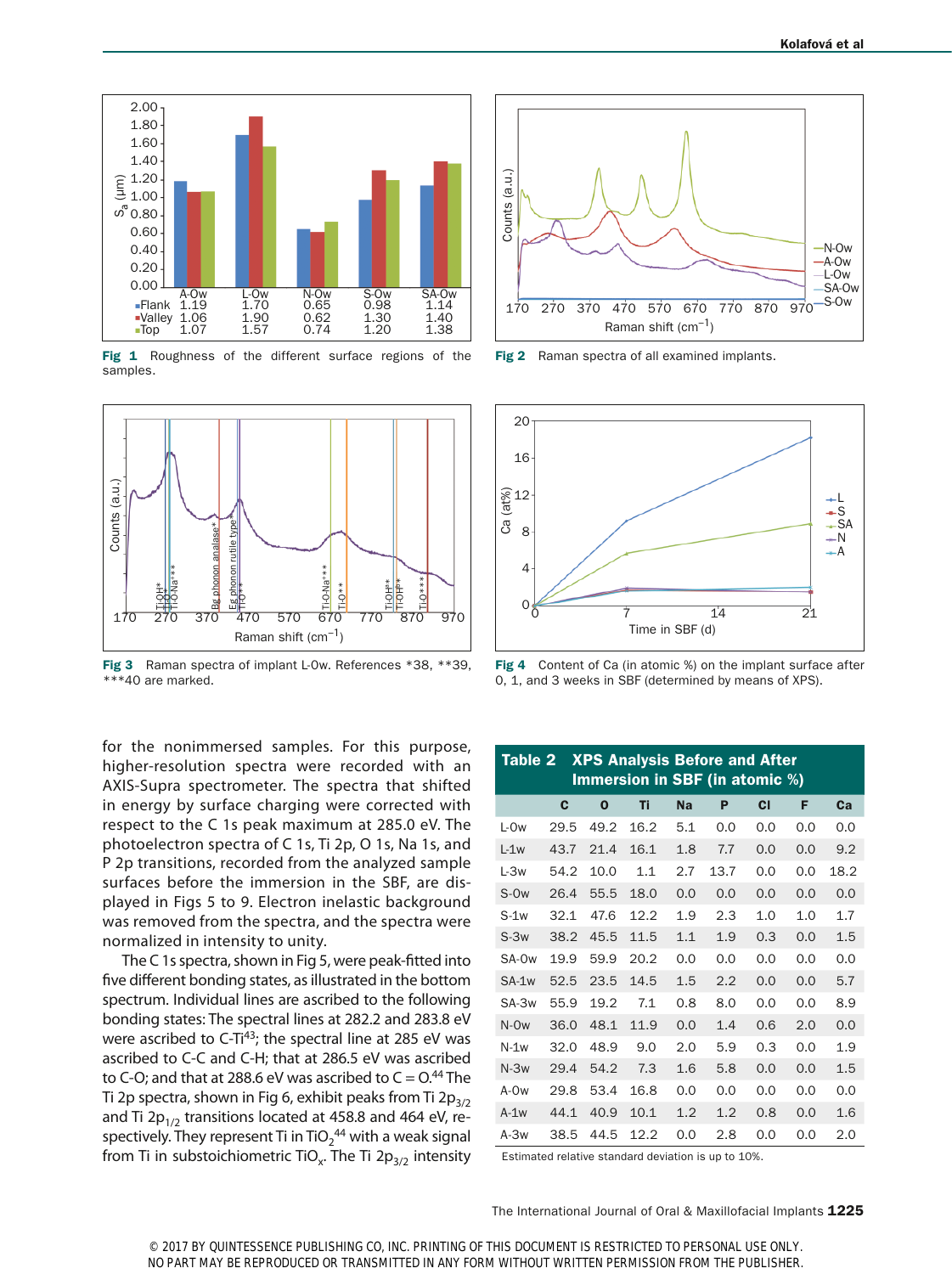

ple surfaces before immersion in SBF.



Fig 5 C 1s photoelectron spectra of sam-Fig 6 Ti 2p photoelectron spectra of sample surfaces before immersion in SBF.





Fig 8 *(Left)* P 2p photoelectron spectrum of N-0w sample surface before immersion in SBF.

Fig 9 *(Right)* Na 1s photoelectron spectrum of L-0w sample surface before immersion in SBF.



from Ti in sodium titanates,  $Na<sub>2</sub>Ti<sub>3</sub>O<sub>7</sub>$  and  $Na<sub>2</sub>TiO<sub>3</sub>$ , located close to that for TiO<sub>2</sub> (458.2 and 458.3 eV<sup>45</sup>), can be hidden in the dominating spectral signal from Ti in TiO<sub>2</sub>. The O 1s spectra shown in Fig 7 exhibit a two-peak structure. The intensity at 530 eV originates from O bonded to Ti. A rather wide peak located at approximately 532.5 eV comprises several bonding states of oxygen: O in –OH, O bonded to carbon, and O in titanates. Furthermore, the O-P line (531.3 eV) probably coincides with the other lines in sample N-0w.44,46,47 Due to their complexity, the O 1s spectra were not fitted. The P 2p spectrum of the N-0w sample is shown in Fig 8 and can be ascribed to the phosphate bonding state. The Na 1s spectrum recorded from the L-0w sample surface, shown in Fig 9, was fitted by using one line mapping the dominating spectral signal peaked at 1,071.8 eV. This can be ascribed to Na in  $\textsf{Na}_2 \textsf{Ti}_3 \textsf{O}_7$ ,<sup>48</sup> in agreement with the Raman spectra. Note that the region of Na 1s spectrum is overlapped with a weaker and wide spectral signal from Ti LMM Auger transition. As a consequence, some excess spectral signal is clearly visible on both sides of the fitting sub-line.

#### EDX Analysis

C, N, O, Ti, P, Ca, Na, F, K, Mg, and Cl were found on the implants. The presence of elements with low molecular weight (C, N, and O) was measured; however, these elements were not included in the quantitative comparison because of the extreme error (the EDX quantification of light elements is generally difficult), and the rest of the element amounts were normalized to 100%. The results can be seen in Table 3. Standard deviations were calculated for the 3w samples; similar deviations can be expected for the other samples. The largest deviations are observed on Ti, Ca, and P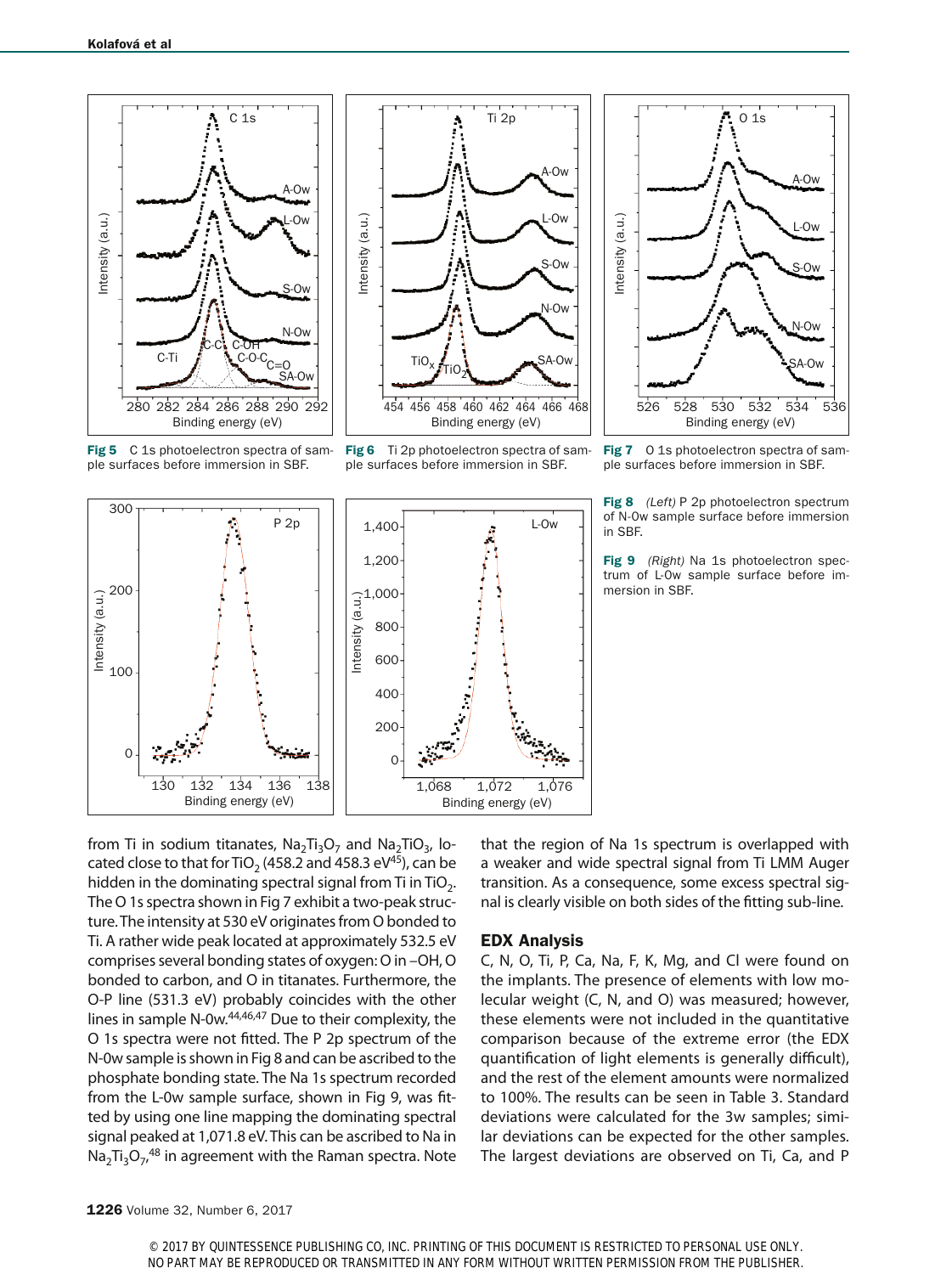| EDX Analysis Before and After Immersion in SBF (in atomic %)<br>Table 3 |         |              |              |                |                |              |              |              |
|-------------------------------------------------------------------------|---------|--------------|--------------|----------------|----------------|--------------|--------------|--------------|
|                                                                         | Ti      | <b>Na</b>    | P            | <b>CI</b>      | F              | K            | <b>Mg</b>    | ca           |
| L-Ow                                                                    | 86      | 14           | $\circ$      | 0              | $\mathbf 0$    | $\Omega$     | 0            | $\mathbf 0$  |
| $L-1w$                                                                  | 77      | 9            | 3            | $\overline{O}$ | $\overline{O}$ | $\Omega$     | 3            | 8            |
| $L-3w$                                                                  | 40(2)   | 4(1)         | 19(2)        | 1(1)           | 1(2)           | 0(1)         | 2(1)         | 33(3)        |
| $S-0w$                                                                  | 100     | $\mathbf{O}$ | $\mathbf{O}$ | $\mathbf{O}$   | $\mathbf 0$    | $\mathbf{O}$ | $\mathbf{0}$ | $\mathbf 0$  |
| $S-1w$                                                                  | 100     | $\mathbf{O}$ | $\mathbf 0$  | $\mathsf{O}$   | $\mathbf 0$    | $\Omega$     | $\Omega$     | $\mathbf{O}$ |
| $S-3w$                                                                  | 100(0)  | O(0)         | O(0)         | O(0)           | O(0)           | O(0)         | O(0)         | 0(0)         |
| SA-Ow                                                                   | 84      | 10           | $\mathbf 0$  | 6              | $\mathbf 0$    | 0            | $\Omega$     | 0            |
| SA-1w                                                                   | 100     | $\mathbf{O}$ | $\mathbf{O}$ | $\overline{O}$ | $\overline{O}$ | $\mathbf{O}$ | $\mathbf{O}$ | $\mathbf{O}$ |
| SA-3w                                                                   | 86 (16) | 0(0)         | 6(7)         | O(0)           | O(0)           | O(0)         | 0(1)         | 8(8)         |
| N-Ow                                                                    | 81      | $\mathbf{O}$ | 19           | 0              | $\mathbf 0$    | $\mathbf{O}$ | $\mathbf{0}$ | $\mathbf 0$  |
| $N-1w$                                                                  | 83      | $\mathbf{O}$ | 20           | $\mathsf{O}$   | $\mathbf 0$    | $\mathbf 0$  | $\mathbf{O}$ | $\mathbf 0$  |
| $N-3w$                                                                  | 81(3)   | 1(2)         | 18(5)        | 0(0)           | O(0)           | O(0)         | O(0)         | 0(0)         |
| A-Ow                                                                    | 100     | $\mathbf{O}$ | $\mathbf 0$  | $\mathsf{O}$   | $\mathbf 0$    | $\Omega$     | $\mathbf 0$  | $\mathbf{O}$ |
| $A-1w$                                                                  | 99      | $\mathbf{1}$ | $\Omega$     | $\Omega$       | $\Omega$       | $\Omega$     | $\Omega$     | $\mathbf{O}$ |
| $A-3w$                                                                  | 100(0)  | 0(0)         | O(0)         | 0(0)           | O(0)           | O(0)         | O(0)         | 0(0)         |

Standard deviations of the element amounts in 3w samples are given in parentheses. The other values are expected to have standard deviations at a similar level.

amounts in the SA-3w samples; this is probably caused by the nonhomogeneous distribution of growing HA crystals. Also, the high relative deviations of the less abundant elements might be caused by nonhomogeneous distribution.

Ca and P were detected on L-1w (2.7), L-3w (1.7), and SA-3w (1.2), with the Ca/P ratio given in brackets. The significant change in the Ca presence on the surface can be seen in Fig 10.

#### SEM Analysis

The differences and similarities of the implant surface structures at magnifications  $10,000 \times$  were studied. Each implant has its own unique appearance with visible microroughness; only the S-0w and SA-0w are not distinguishable by the SEM images. Sharp pits from acid etching could be seen on SA-0w and S-0w. A macrorough surface with etch pits covered by a structure resembling 0.5- to 2-µm stars was observed on the L-0w. Grit-blast pits with fine-irregular valley covered facets were present on the A-0w implant. Pores with a diameter in the range of approximately 0.5 to 3  $\mu$ m with elevated margins were observed on the N-0w.

No calcium phosphate crystals were found on the surfaces of the tested implants after 1 week in the SBF. No significant changes, compared with the initial SEM images, were observed. Typical calcium phosphate spheres were found only on the L-3w and SA-3w samples. No significant changes, compared with the initial SEM images, were observed in the A-3w, N-3w, and S-3w samples. The SEM micrographs can be seen in Figs 11 to 20.



Fig 10 Content of Ca (in atomic %) on the implant surface after 0, 1, and 3 weeks in SBF (determined by means of EDX).

#### µ-XRD Analysis

Since the calcium phosphate spheres were found only on the SEM images of the L-3w and SA-3w samples, the µ-XRD analysis was performed only for these two samples. The subsequent x-ray patterns (Fig 21) confirmed the presence of HA. Also, the diffraction maxima of titanium were identified. The TiO<sub>2</sub> lines were not observed at all, implying its amorphous character. Only extremely weak lines of sodium titanate were identified; moreover, these lines partially overlay with another diffraction maxima. This sodium titanate is poorly crystalized, as it is produced by the alkali etching of the Ti surface. Additionally, the thin layer of sodium titanate is covered by HA, which attenuates the signal from the inferior layer and bulk material of the core of the implant. Similarly, it is clearly visible in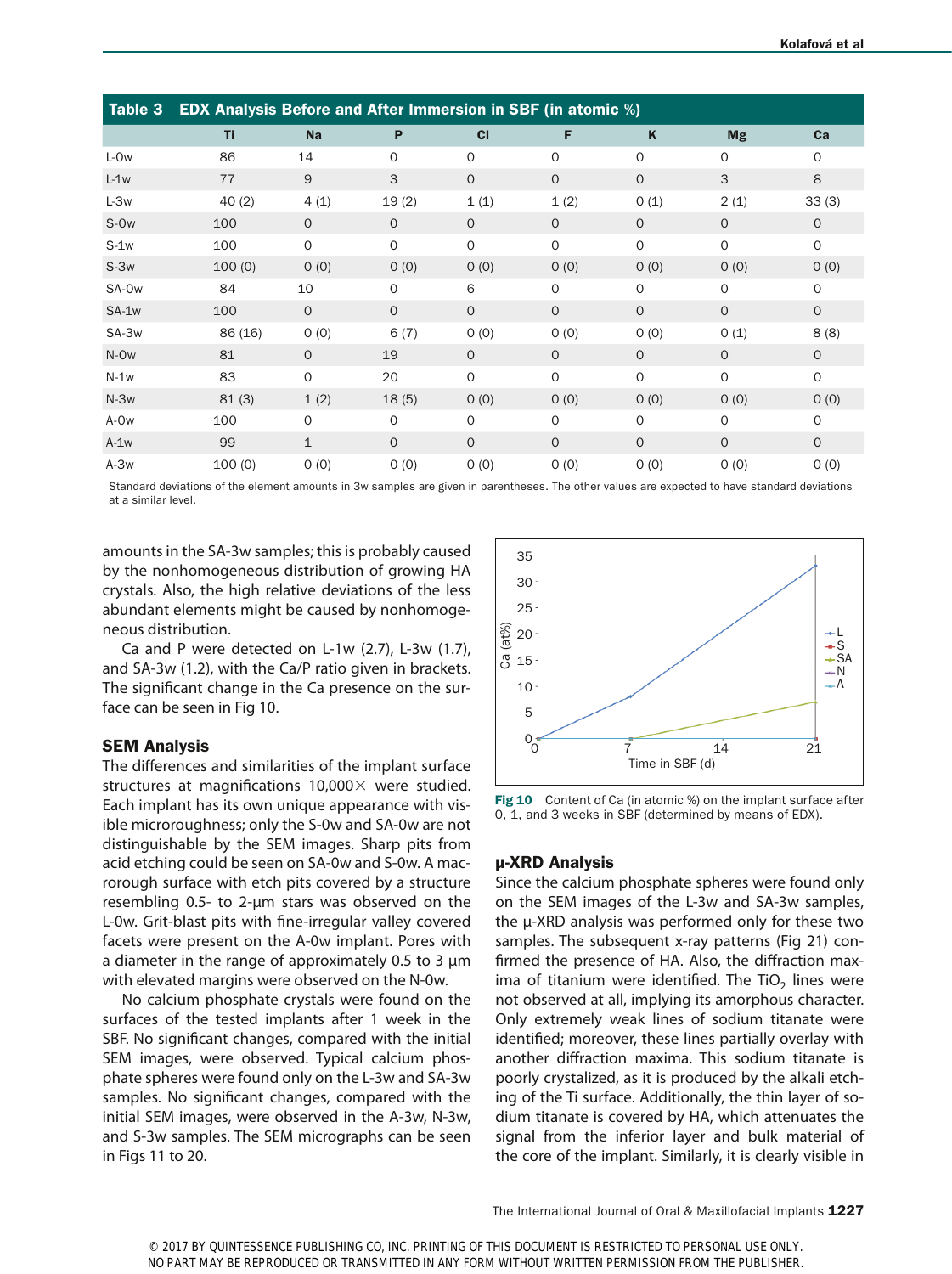

Fig 11 SEM micrograph of L-0w.



Fig 12 SEM micrograph of  $L-3w$ .



Fig 13 SEM micrograph of S-0w.



Fig 14 SEM micrograph of S-3w.



Fig 15 SEM micrograph of SA-0w.



Fig 19 SEM micrograph of A-0w.



Fig 16 SEM micrograph of SA-3w.



Fig 20 SEM micrograph of A-3w.

the intensities of the titanium diffraction lines. Their intensity is also lower than the one expected for a pristine implant. The difference in intensities between samples L-3w and SA-3w (Fig 21) implies a larger amount of HA on the sample L-3w compared with the sample SA-3w.

## **DISCUSSION**

The SBF test of the commercial implants performed in this study showed significant differences between particular implants. Only two of the five tested implants (BIO-surface and SLActive) seem to have surface-enhancing calcium phosphate precipitation. The calcium phosphate precipitate growing on the real implants in this study was confirmed by the means of SEM, EDX, XPS, and µ-XRD measurements.

To explain the reasons for the differences in in vitro bioactivity, a complex description of the implants



Fig 17 SEM micrograph of N-0w.



Fig 18 SEM micrograph of N-3w.



Fig 21 XRD patterns of the *(a)* L-3w and *(b)* SA-3w samples. The diffraction maxima of hydroxyapatite (H), titanium (T), and sodium titanate (N) are present.

should be undertaken. The surface characterization methods in this work were chosen to reveal the structure, chemical composition, and crystal structure.

The surface roughness has an effect especially on the protein and cell response. However, its influence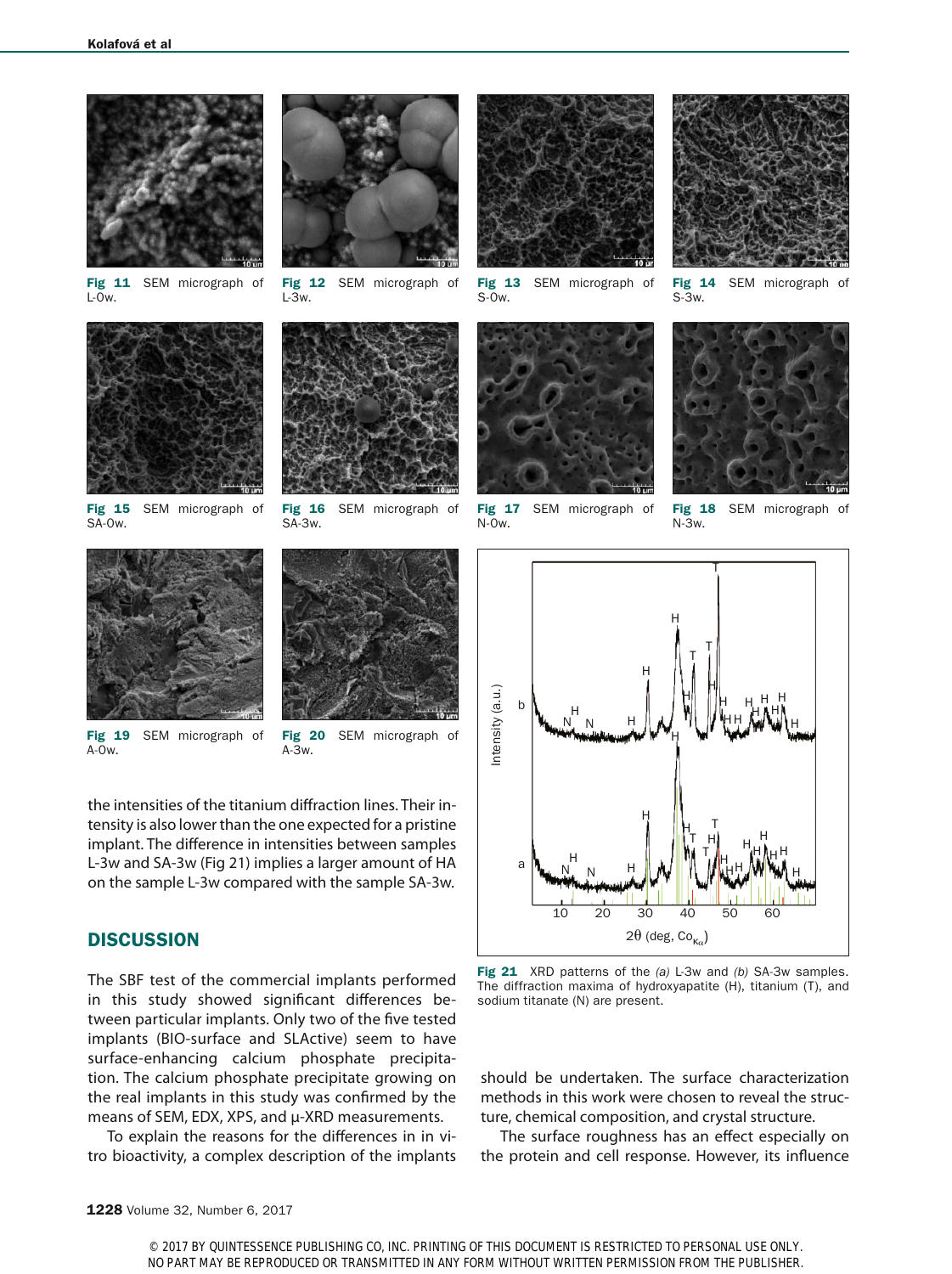on the SBF response was also described.<sup>49</sup> In the present study, the only two samples with positive SBF response were the two with the two highest Sa values. The comparison of the roughness values with the aforementioned study is difficult, since different measurement and evaluation methods were used.

All the implants have microstructured surfaces. The BIO-surface implant has the finest observed structure, with a surface area 2 orders of magnitude higher than pure titanium,<sup>50</sup> which means a higher area for the SBF (or blood plasma) reaction with the implant surface. The SLActive surface seems to be very similar to SLA in the SEM micrographs. The distinct bioactivity of SLA and SLActive, according to the SBF test, implies, most likely, the importance of the combination of an appropriate morphology with other properties.

The chemical composition is similar for all the implants before immersion in the SBF. The EDX and XPS analyses revealed a major content of Ti and O in all samples. Moreover, Na is present on the surface of the SA-0w (accompanied by chlorine) and L-0w samples, and P was detected on the surface of the N-0w sample. The Na and Cl on the noncleaned SLActive surface were identified as the storage solution residues, as they disappear after rinsing with water. All the implants were contaminated by carbohydrates; the amounts of carbon are comparable with other studies. $29$  The C contamination can be caused by atmospheric pollution or by technology (eg, washing). The differences between the XPS and EDX results were caused by distinct information depth.

The chemical bonding analysis by means of high-resolution XPS revealed the presence of dominating titanium dioxide and minor substoichiometric titanium oxides on the surface of all samples. However, the bands of titanium oxides may interfere with the bands of titanates, which were identified on the BIO-surface with Raman spectroscopy.

The calcium and phosphorus ion adsorption and apatite crystal growth on alkali-treated titanium, as well as the lack of Ca and P adsorption on only acid-treated titanium in the SBF, were described before.51 No references for SLActive in SBF were found.

The calcium phosphate spheres, identified as HA by means of µ-XRD, were observed only on the BIO-surface and SLActive surface. There are a couple of properties that these surfaces have in common. Both surfaces are the roughest ones among the tested surfaces. However, the differences of surface roughness are not as significant in some cases (eg, SLA vs SLActive), so perhaps the roughness itself is not a key to bioactivity; nevertheless, it can play an important part in combination with other surface properties. Wettability was not measured in this work, but based on references, the BIO-surface and SLActive surface are hydrophilic with high surface free energy.<sup>52,53</sup> Sodium compounds (sodium chloride and sodium

titanate) are present on these surfaces. Sodium chloride was detected on the SLActive surface as the storage solution residue. Sodium titanate was detected only on the BIO-surface in this study; however, the detectable titanate on the SLActive surface was published previously.<sup>29</sup> The evidence of sodium titanate on the SLActive surface can be supported by the fact that the Na/Cl ratio determined on the SA-0w surface with EDX is  $> 1$ , so that part of the Na atoms is bound to other than chlorine particles. These Na atoms can co-form an alkali titanate layer.

Kim et al<sup>22</sup> described a mechanism of ionic exchange leading to HA crystallization from SBF. In this mechanism, the alkali titanate layer plays the key role. This, together with the high surface roughness and high wettability, can contribute to the HA formation on the surfaces of the two samples.

However, the HA deposition rate can also be affected by other factors, eg, carbon contamination. Nonpolar carbon contaminants can negatively influence the wettability of the surface. Nevertheless, the complete effect of the carbon contaminants on the HA deposition rate remains unclear.

## **CONCLUSIONS**

According to the in vitro SBF experiment, both the BIO-surface (LASAK) and SLActive (Institut Straumann) implants accelerate calcium phosphate forming on their surfaces compared with the other commercial implants tested in this study: SLA (Institut Straumann), TiUnite (Nobel Biocare), and OsseoSpeed (Astra Tech).

The implant surface is a complex system with several properties that can affect the calcium phosphate deposition rate. Therefore, it is very difficult to identify a single property that has an impact on faster HA crystallization from SBF. However, it can be concluded that the only two samples the HA layer was observed on have multiple properties in common: high surface roughness, high wettability, and a certain content of the alkali titanate hydrogel.

## ACKNOWLEDGMENTS

The authors reported no conflicts of interest related to this study.

## REFERENCES

- 1. Hench LL. The story of Bioglass. J Mater Sci Mater Med 2006;17:967–978.
- 2. Hench LL, Wilson J. An Introduction to Bioceramics. Singapore: World Scientific, 1999.
- 3. Brånemark PI, Adell R, Breine U, Hansson BO, Lindström J, Ohlsson A. Intra-osseous anchorage of dental prostheses. I. Experimental studies. Scand J Plast Reconstr Surg 1969;3:81–100.

The International Journal of Oral & Maxillofacial Implants 1229